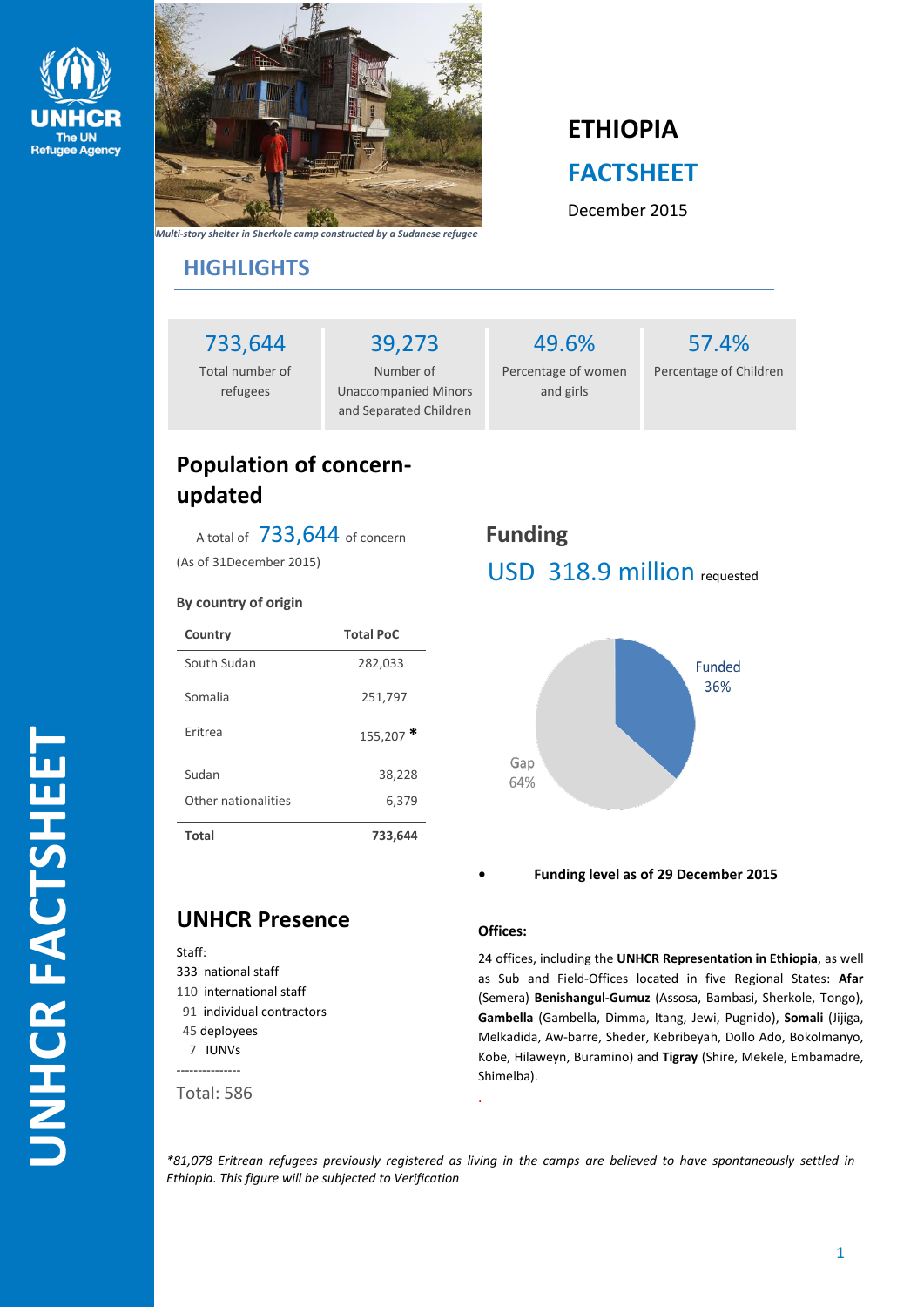# **WORKING WITH PARTNERS**

- UNHCR is fully engaged in the Humanitarian Country Team in Ethiopia consisting of UN Agencies, NGOs and donor representatives, where the refugee programmes are discussed strategically to ensure that the needs of refugees are adequately presented and addressed. The Representation Office is also building on well-established coordination fora such as the Refugee Task Force, donor and NGO and inter-agency meetings at the field and camp levels.
- UNHCR's main Government counterpart and implementing partner in Ethiopia is the Administration for Refugee and Returnee Affairs (ARRA) and the Office works well with it in ensuring continued protection of the refugees.
- 44 partners, including government agencies, national and international non-governmental organizations and UN agencies work closely with UNHCR to support the refugees in the country.
- An effective coordination environment was established in response to the Level 3 emergency with refugees arriving from South Sudan; a Regional Refugee Response Plan was developed with participation of all partners.

# **MAIN ACTIVITIES**

#### Protection

- The Government of Ethiopia generally maintains open borders for refugees seeking protection in the country. A party to both the 1951 Convention relating to the Status of Refugees, and its 1967 Protocol and the 1969 OAU Convention, the Government provides protection to refugees from over 18 countries, with the majority originating from South Sudan, Somalia, Eritrea and Sudan.
- Most asylum-seekers from neighboring countries and lately Yemen are granted automatic refugee status. Individual refugee status determination is undertaken for all others through a government Eligibility Committee, on which UNHCR sits as an observer.
- Refugees and asylum-seekers are generally expected by the Government to reside in camps, although some are permitted to reside in urban areas for medical, security, or humanitarian reasons. There are some 8,094 such refugees in Addis Ababa. The Government's "Out of Camp Policy" provides Eritrean refugees the opportunity to live in Addis Ababa and other locations if they have the necessary means to support themselves. Thousands are benefitting from this opportunity and it is hoped that this programme can be improved and expanded to cover other refugee groups in the country.
- Key protection concerns for the country operation include child protection, education and sexual and gender-based violence. The situation of Eritrean unaccompanied and separated children (UASC) in Shire is of particular concern, given the large numbers and limited family-based care options. Data-collection and case management tools are also being rolled out in the different operations, including the Child Protection Information Management System (CPIMS) (in coordination with UNICEF) and the Education Management Information System (EMIS).
- UNHCR is also working closely with the government and key partners to address the issue of trafficking and smuggling of refugees. Livelihoods opportunities are considered a key component of these efforts, as are increased information campaigns and improved services. In addition to implementing UNHCR's Strategy and Regional Action Plan to address Smuggling and Trafficking from the East and Horn of Africa, UNHCR is also contributing to other efforts by the Government of Ethiopia and the UN Country Team in this area.

#### Health

- World AIDS Day- UNHCR and partners together with the refugees commemorated the 27th world AIDS Day under the global theme: "On the Fast-Track to end AIDS", aimed at ending the AIDS epidemic as part of the Sustainable Development Goals. Different activities were organized across all the refugee camps, including panel discussions, question and answer competitions, sports competitions, artistic performances as well as candle lit vigil. Voluntary HIV counselling and testing services were made available in addition to awareness raising education sessions. UNHCR also took part in the UN system-wide workplace program on HIV, UN Cares commemoration of world AIDS Day at the Economic Commission for Africa.
- Meningitis vaccination campaing- in Gambella a meningitis vaccination campaign has started on 28 December following earlier confirmed meningitis C cases in Kule refugee camp. The campaign, which is implemented jointly by ARRA, the Regional Health Bureau, UNICEF, WHO, MSF-H and UNHCR, is conducted in Kule and Tierkidi camps as well as the nearby Itang woreda(district). The 10 day-long campaign targets more than 70,000 refugees and 33,000 people in the host community aged 2-30 years, the group most susceptible for the disease. In preparation of the campaign a number of trainings were conducted for vaccinators,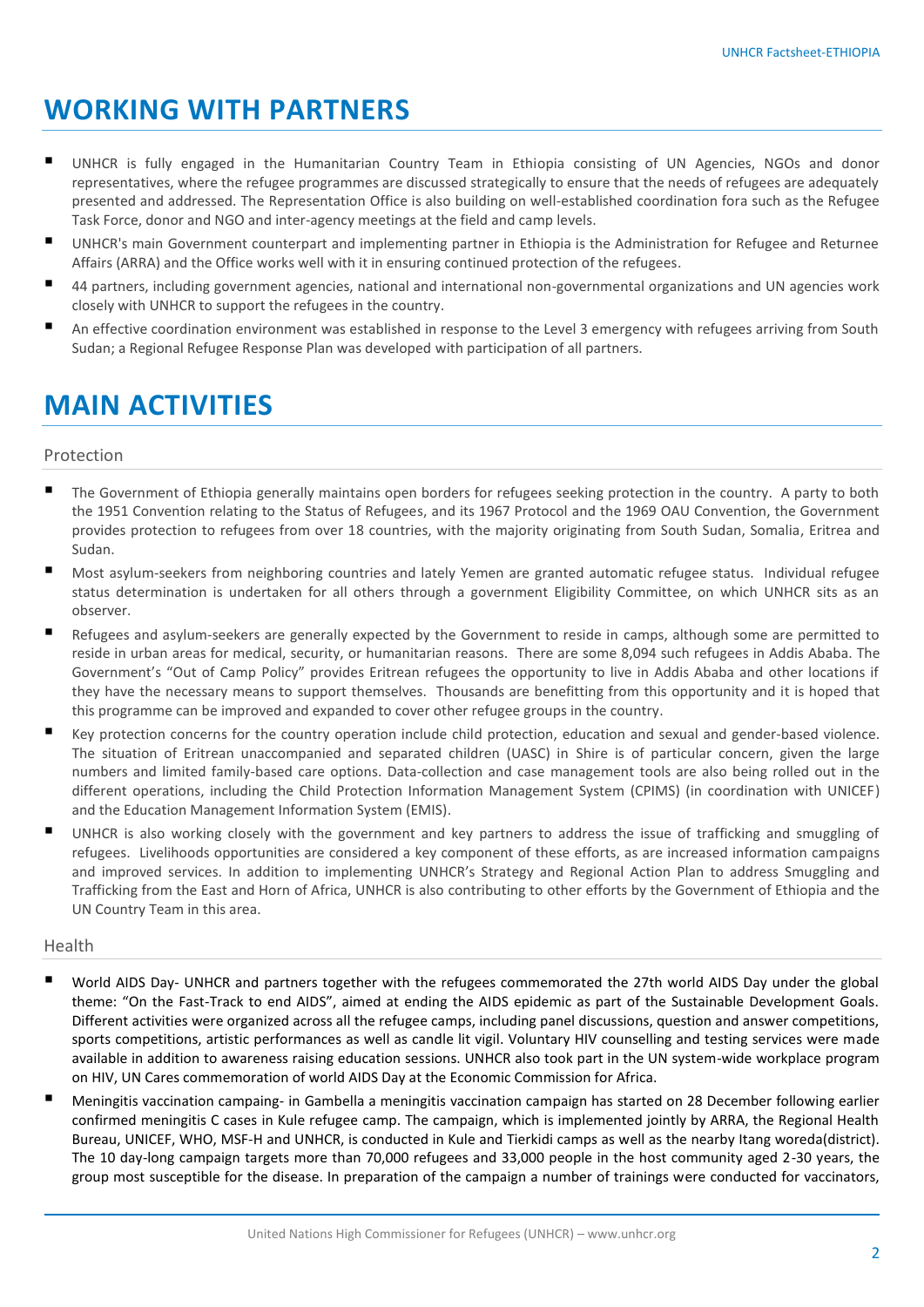campaign supervisors and social mobilisers. Information meetings were held and social mobilisation is ongoing throughout the campaign to enhance uptake of the vaccination.

■ Mental Health- UNHCR organised two trainings on mental health for health staff and community outreach workers in Assossa refugee camps. The training is part of the roll out of UNHCRs global strategy to integrate mental health care services into primary health care services. Using the mental health Global Action Programme-Humanitarian Intervention Guide (mhGAP-HIG), which was developed by WHO and UNHCR, 15 general health practitioners from the four camps were trained in assessing and managing mental, neurological and substance abuse conditions. In addition, 30 community outreach workers were trained on identifying, referring and providing social support to persons with mental health concerns and their families. The last day of the 4-days training was conducted jointly with all participants and referral systems were mapped and camp specific action plans developed.

#### Nutrition and Food Security

- UNHCR, in collaboration with the government refugee agency, ARRA, and its nutrition partners WFP, CWW (concern Worldwide) , ACF (Action contre la faim) and GOAL, completed training and data collection for the semi quantitative evaluation of access and coverage ( SQUEAC) assessment in Kule, Tierkidi, Pugnido and Jewi refugee camps in the Gambella region, home to some 270,000 refugees from South Sudan. Data analysis is ongoing.
- Results from three standardized emergency nutrition surveys that were conducted in the Jijiga camps (home to some 40,000 Somali refugees) show that the prevalence of global acute malnutrition (GAM) is 9.1% in Aw-barre, 8.0 in kebribeyah and 8.3 % in Sheder refugee camps. In comparison with 2014, there was no significant change in prevalence of GAM (p>0.05). In all the camps, the GAM is below the emergency threshold of 15% however classified as poor (5%-10%).

#### Water and Sanitation

- As part of Water, Sanitation & Hygiene (WASH) monitoring and evaluation strategy, a Knowledge, Attitudes and Practice (KAP) survey is conducted annually in each camp. 17 of the camps conducted the survey in December, four others had conducted earlier in the year whereas the remaining four were covered by Nutrition (SENS) survey. They are aimed at evaluating progress against previous baselines (December 2014), present a detailed situation of status of WASH services whilst providing learning that informs evidence based programing in 2016.
- Need for water trucking support to the newly commissioned permanent water schemes inTierkidi, Kule, Pugnido II and Tsore camps reduced significantly with above 80% of the schemes operating optimally with minimal disruptions.
- Generally, the sanitation and hygiene situation continued to record improvement in most camps except Pugnido II extension where there was a diarrhea spike recorded mainly due to low latrine coverage. However, MSF-H plans to construct 700 latrine stances to improve on coverage starting January 2016.

#### Camp Coordination and Camp Management

 The Government of Ethiopia (ARRA) manages all the 24 refugee camps in Ethiopia. UNHCR and ARRA work together with partners to ensure proper and coordinated delivery of protection and assistance. Camp coordination meetings take place both at the zone and camp levels. Technical working groups meet regularly on such issues as child protection, SGBV, education, WASH and Health/Nutrition.

#### Access to Energy

- In Pugnido II camp (Gambella), 3,439 fuel-saving stoves were distributed to as many households and 40 street lights were erected to provide night-time lighting to the camp.
- In the Gambella region, home to some 270,000 South Sudanese refugees, different activities were carried out in and around the different refugee camps, including the weeding and cultivation of 20 hectares of tree plantation. Moreover, 3 km of forest feeder road was maintained in the former refugee camp of Bonga and in Tierkidi camp, while 17.9 km fire break was constructed across the camps.

#### Community Empowerment and Self-Reliance

 UNHCR's self-reliance programme in Dollo Ado, supported by donors, including the IKEA Foundation, complements the Government's development programme and targets both refugees and host communities focusing on the improvement of livelihoods activities. As the camps are situated in a drought-prone area, this will build refugees' resilience in anticipation of their imminent return to their places of origin in Somalia. An increase in household income including the ownership of animals and agriculture activities has already been noted and is expected to continue.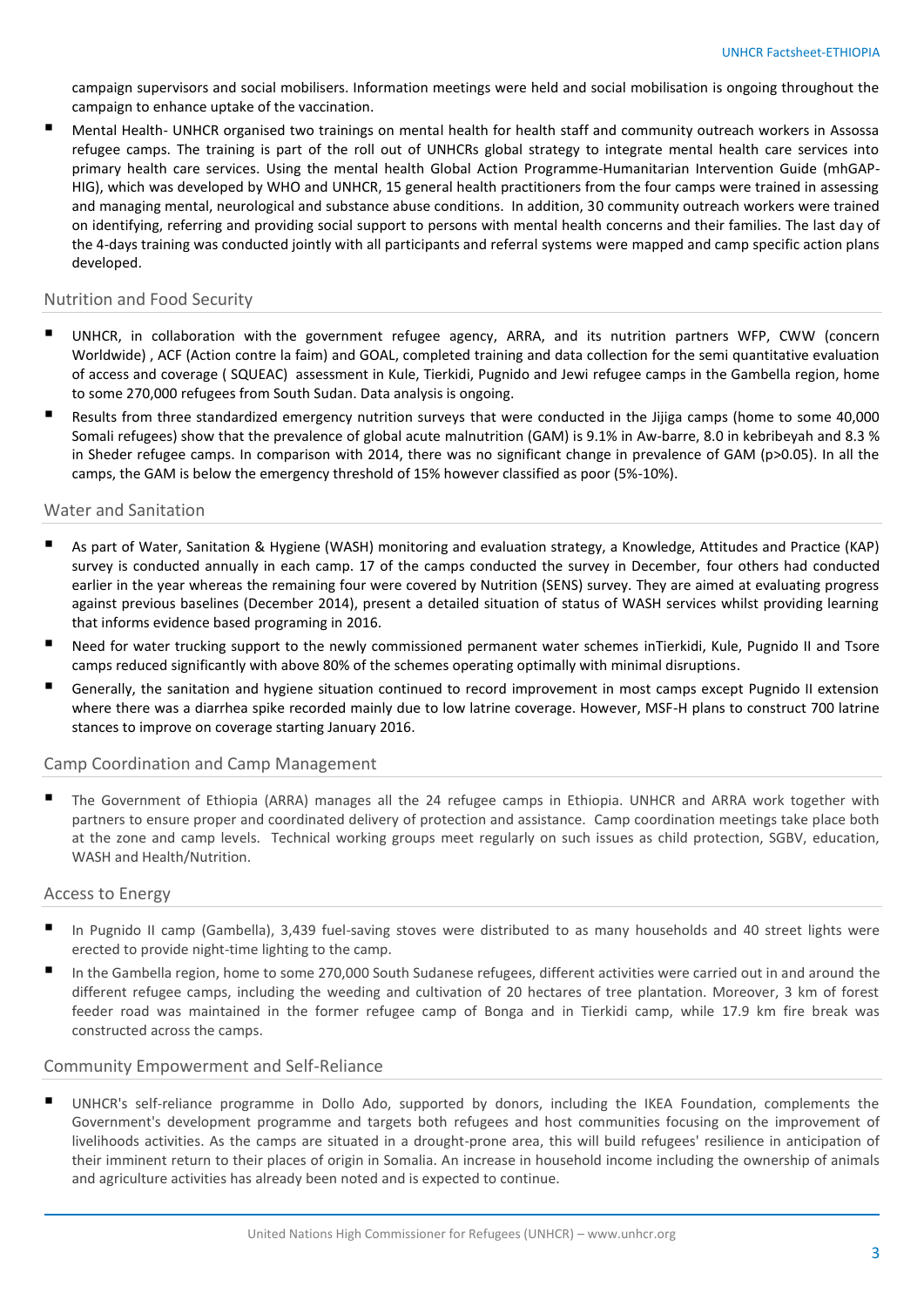- Innovative approaches to refugee shelters, renewable energy and camp lay-out have also been piloted in Dollo Ado for eventual implementation in other regions. In addition to providing training on cooperative development and business management, business grant support has been made available by UNHCR to improve the livelihoods of refugees. UNHCR is also piloting an agricultural project focusing on improving the livelihoods of more than 200, 000 Somali refugees in Dollo Ado.
- In the Jijiga area where there are three camps hosting more than 40,000 Somali refugees, UNHCR engages refugees and the host communities in self-reliance activities under its Development Assistance for Refugees (DAR) project. Refugees and members of the host communities around the camps continue to produce agricultural outputs both for domestic consumption and for the local market.

### Durable Solutions

- Resettlement remains the only viable durable solution in the Ethiopia operation as conditions in the countries of origin are not conducive for voluntary repatriation, while local integration remains elusive. Ethiopia's resettlement referral target for 2015 is 5,965 individuals.
- As of December 2015, a total of 1,951 cases (6,129 individuals) were referred to the UNHCR Regional Support Hub in Nairobi for onward submission to resettlement countries.
- 1,909 cases (5,983 individuals) have been submitted to resettlement countries by the Hub in Nairobi.

----------------------------------------------------------------------------------------------------------

1,183 cases (3,818 individuals) have departed Ethiopia to third countries through the UNHCR facilitated resettlement program.

### Logistics

- In December, UNHCR imported from its stockpiles in Dubai 20,000 blankets, 40,000 sleeping mats, 10,000 mosquito nets, 5,016 plastic buckets, 50 plastic rolls of 50 meters, 1,000 plastic tarpaulin (4x5 meters), 4,000 solar lanterns as well as over 4,000kg of therapeutic milk of F-100 and F-75 type. All the items were directly dispatched to Gambella.
- Similarly, UNHCR dispatched from its Addis Ababa warehouse over 407,000 bars of soap, 80,000 prices of dignity kit and 15,456kg of plumpy nut for distribution in the different camps in Gambella. Likewise, 3,000 mosquito nets and 2,760kg of plumy nut were sent to Shire while 6,000 pieces of dignity kit and 6,000 bars of laundry soap were given for use by urban refugees in Addis Ababa.

### UNHCR is grateful for the direct contributions to the UNHCR Ethiopia Operation in 2015 from:



UNHCR is also grateful for the generous contributions of donors who have given unrestricted and regional funds in 2015:

Afghanistan | Algeria | Australia | Austria |Azerbaijan| Belgium | Chile |Costa Rica | Estonia |Holy See |Hungary | India |Ireland |Israel | Italy | Kazakhstan| Kuwait | Latvia |Liechtenstein | Lithuania | Luxembourg |Mexico | Monaco | Morocco | Mozambique | Netherlands| New Zealand | Peru | Portugal | Qatar | Republic Of Korea || Romania | Russian Federation | Saudi Arabia | Serbia | Singapore | Slovakia |South Africa | Sri Lanka | Thailand | Turkey |United Arab Emirates | Uruguay |Educate A Child Programme-EAA| Priv Donors Germany| Priv Donors Italy| Priv Donors Japan | Priv Donors Republic of Korea|| Priv Donors Spain| Priv Donors United Kingdom| UN Delivering As One| United Nations Foundation.